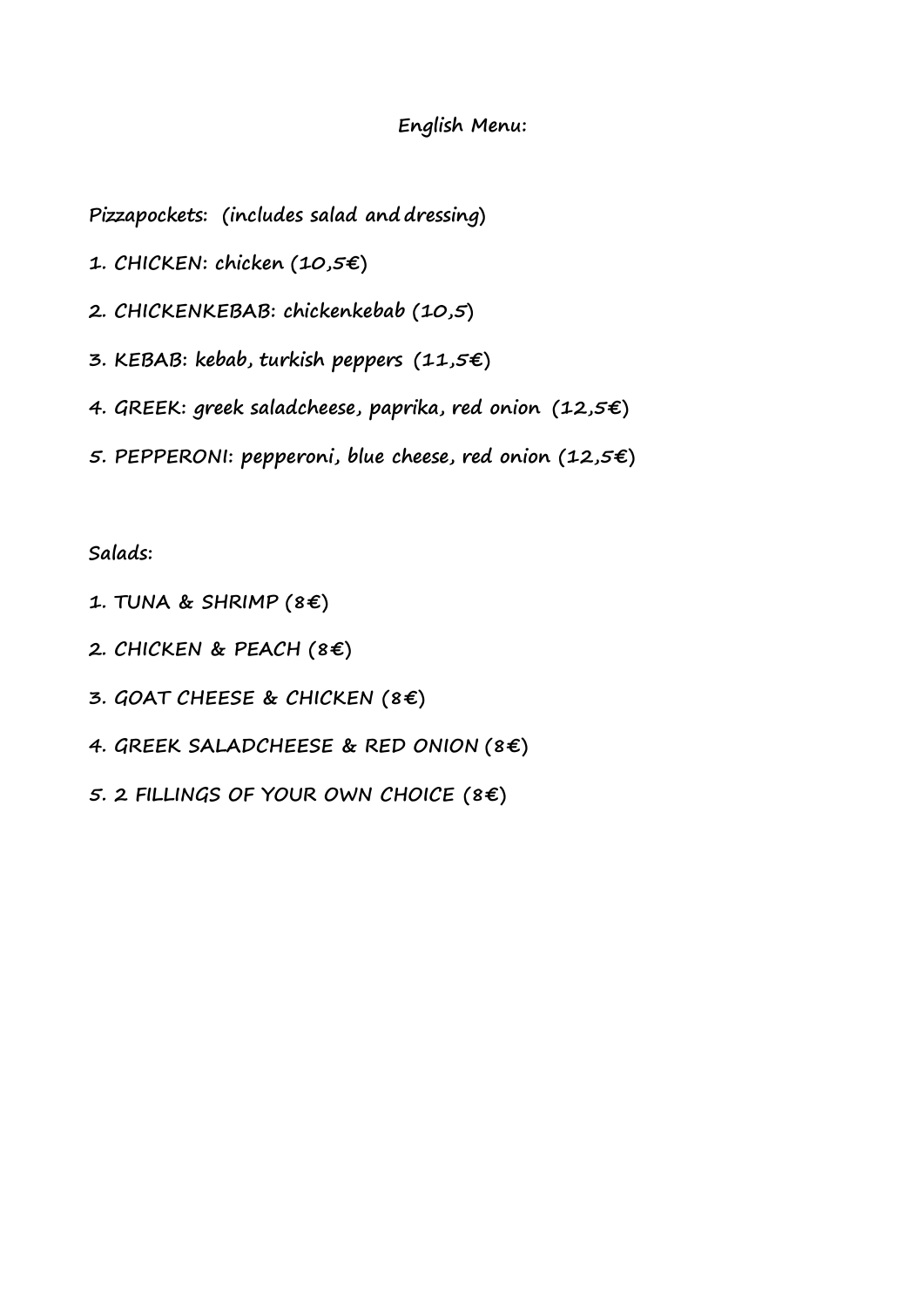**Pizzas: (prices normal/family)**

- **1. BOLOGNESE: minced meat sauce (10,0/22,0)**
- **2. MARGHERITA: extra cheese (10,0/22,0)**
- **3. OPERA: ham, tuna (11,0/24,0)**
- **4. ALLA TONNO: tuna, pepperoni (11,0/24,0)**
- **5. TROPICANA: ham, pineapple (11,0/24,0)**
- **6. FRANCESCANA: ham, mushrooms (11,0/24,0)**
- **7. BUSSOLA: ham, shrimps (11,0/24,0)**
- **8. ALLA POLLO: chicken, pineapple (11,0/24,0)**
- **9. SPECIAL OPERA: ham, tuna, salami (12,0/26,0)**
- **10. AMERICANA: ham, pineapple, blue cheese (12,0/26,0)**
- **11. FRUTTI DI MARE: tuna, shrimps, mussels (12,0/26,0)**
- **12. POLLO FORMAGGI: chicken, peach, blue cheese (12,0/26,0)**
- **13. POLLO AMERICANA: chicken, pineapple, blue cheese (12,0/26,0)**
- **14. QUATTRO STAGIONI: ham, tuna, shrimps, mushrooms (13,0/28,0)**
- **15. QUATTRO FORMAGGI: greek saladcheese, mozzarella, blue cheese, parmesan (13,0/28,0)**
- **16. COLORE: greek saladcheese, red onion, olives, paprika (13,0/28,0)**
- **17. PESCATORE: anjovis, capris, olives, mozzarella (13,0/28,0)**
- **18. KEBAB: red onion, turkish pepper, kebab, pepperoni (13,0/28,0)**
- **19. VEGETARIANA: paprika, mushrooms, asparagus, olives (13,0/28,0)**
- **20. PEKONIPIZZA: bacon, red onion, kebab, mushrooms (13,0/28,0)**
- **21. SUPREME: salami, pineapple, bacon, blue cheese (13,0/28,0)**
- **22. TEXAS: mexican sauce, pepperoni, pineapple, jalapenos (13,0/28,0)**
- **23. POLLOTEXAS: mexican sauce, chicken, peach, jalapenos (13,0/28,0)**